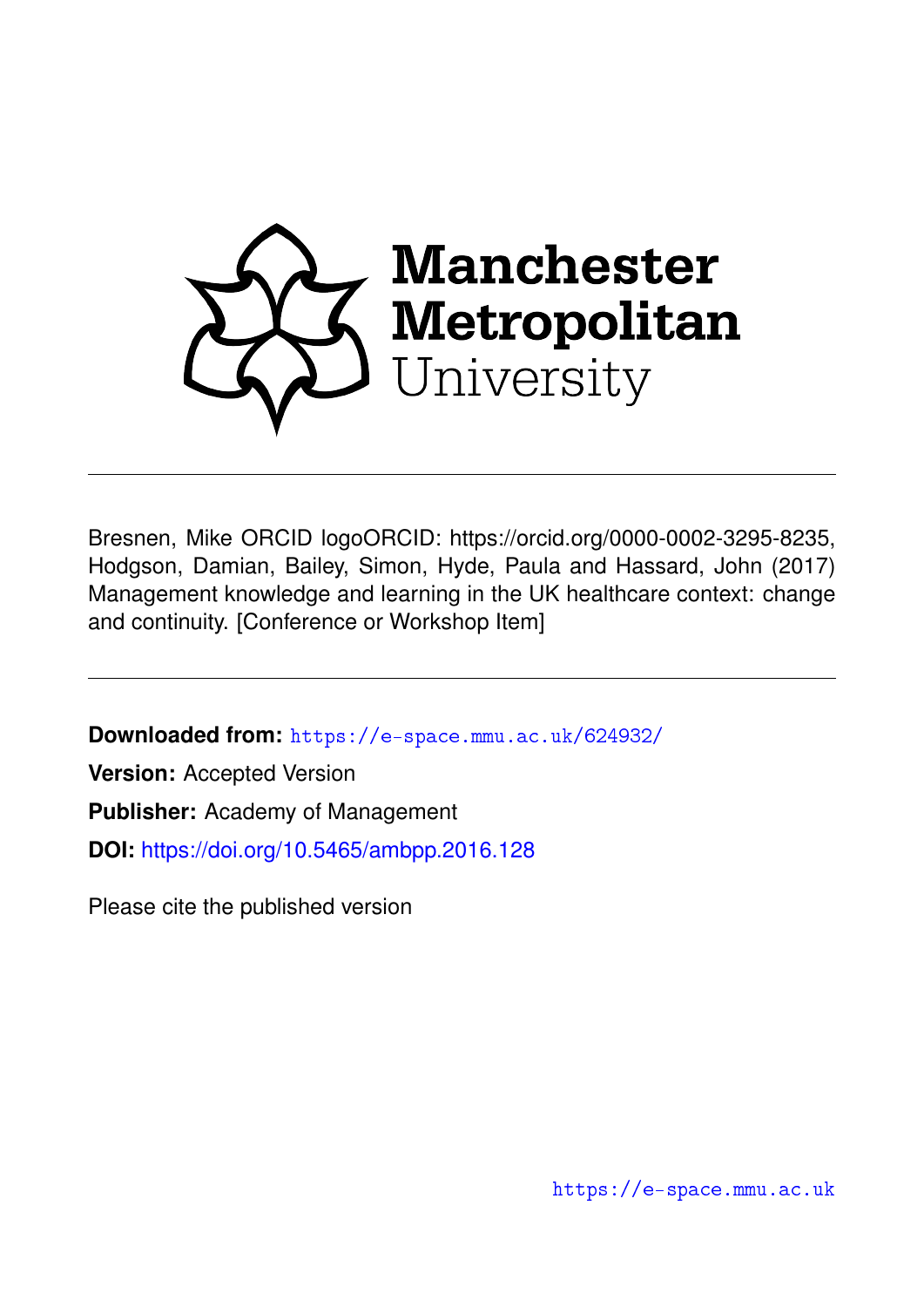### **MANAGEMENT KNOWLEDGE AND LEARNING IN THE UK HEALTHCARE CONTEXT: CHANGE AND CONTINUITY**

Mike Bresnen, Damian Hodgson, Simon Bailey, Paula Hyde and John Hassard Alliance Manchester Business School, University of Manchester, UK

Pre-publication version of conference paper submitted for publication in: John Humphreys (Ed.), *Proceedings of the Seventy-sixth Annual Meeting of the Academy of Management*. Online ISSN: 2151-6561

#### **Introduction: transformations in healthcare management**

Change and innovation have been profound in recent years in many healthcare institutions worldwide. In the UK public healthcare system, pressures have been placed on the health service to improve efficiency and cost effectiveness as well as the organization and delivery of patient care (Dopson et al., 2008; Ferlie et al., 2005). Principal amongst the features of UK healthcare that the spotlight has focused upon have been *managers themselves* (Hyde et al., 2016; Learmonth, 2005). A series of government policies and institutional initiatives have, over the last decade, challenged existing approaches to management and questioned the value of existing managerial capacity, capabilities and skills (King's Fund, 2011). Coinciding in the last five years with major cuts to middle management in the UK's National Health Service (NHS) (Whitehead et al., 2010), a new clarion call has emerged that disparagingly contrasts healthcare management with the 'leadership' purportedly required to improve healthcare delivery (Bresnen et al., 2015; O'Reilly & Reed, 2011).

Against this backdrop, there has been much closer forensic examination of the nature of managerial work in healthcare, its professional basis and underpinning body of knowledge, and the factors enabling and inhibiting the mobilization and exploitation of different forms of management knowledge (Ferlie et al., 2012). For some time, healthcare management has been perceived as 'lagging behind' developments in management practice, and this negative profiling has meant greater demands on healthcare managers to mobilize 'leading edge' management thinking more effectively (Fischer et al., 2015; Pollitt, 2013). However, there is also a long-standing recognition that such thinking does not easily, or even necessarily, translate into a healthcare context; and that there are major institutional and organizational barriers that inhibit flows of managerial knowledge and learning within the sector (Dopson et al., 2008; Ferlie et al., 2005, 2015).

As in many other sectors, management within healthcare has struggled to develop a distinct knowledge base and clear-cut professional identity (Currie, 1997; Currie & Proctor, 2005). In part, this is due to the distinctiveness of healthcare that makes it difficult to apply generic management knowledge (Buchanan, 2013; Currie & Suhomlinova, 2006). However, it is also due to the highly differentiated nature of healthcare organizations (Hartley & Benington, 2006; Willem & Buelens, 2006) and the distributed nature of their internal management (Buchanan et al., 2007). This shapes managerial practice in complex ways and inhibits the spread of management practices and knowledge. It also means that any management initiatives inevitably cut across the interests of clinical and other professional/occupational communities of practice (Currie, 1997; Fulop & Mark, 2013; Nicolini et al., 2008; Noordegraaf & Van Der Meulen, 2008). Although a lot is known about how this affects relationships with clinicians (Currie, 1997, 2006; Davies & Harrison 2003; Hyde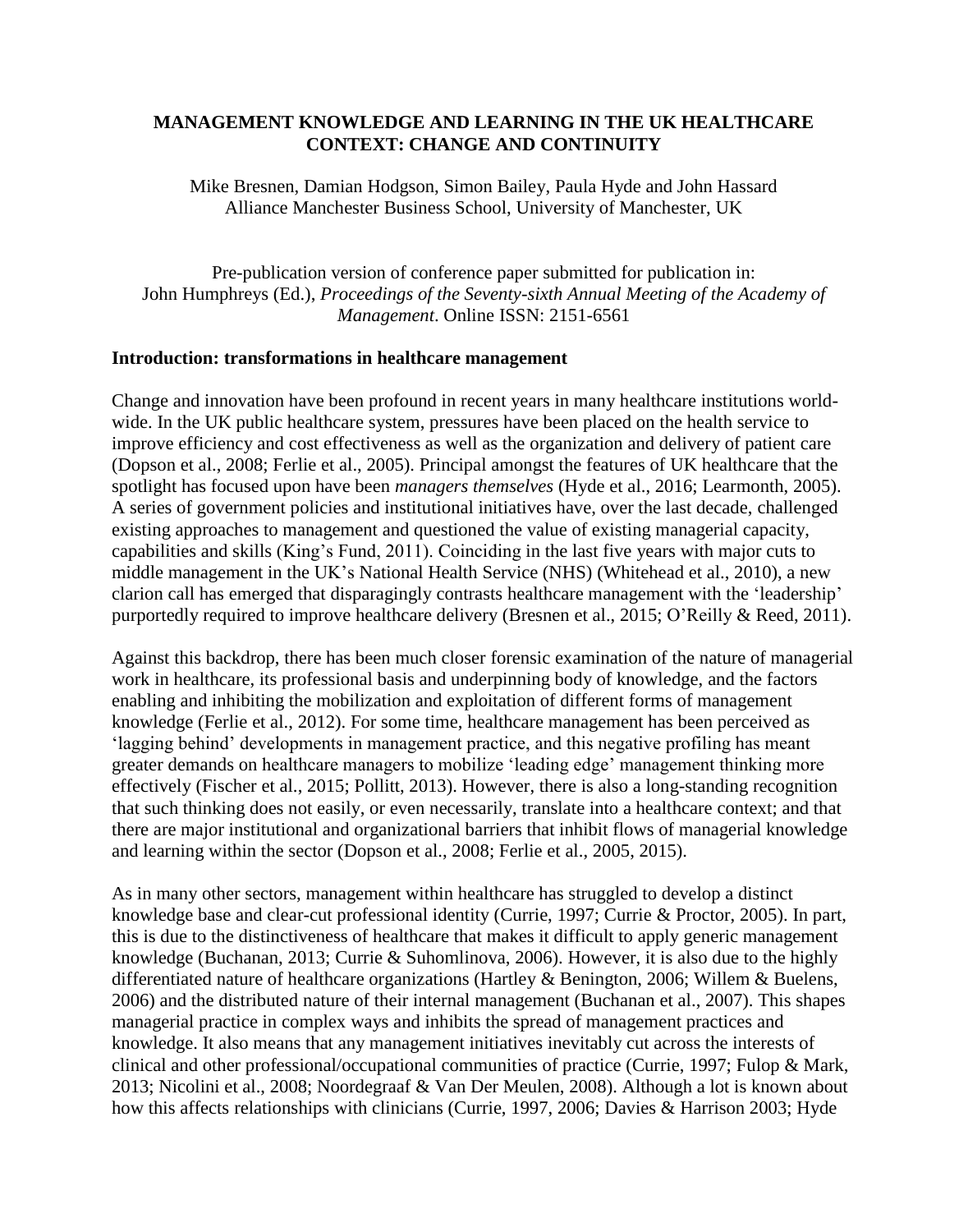2010), comparatively little is known about how managers in healthcare actually mobilize and utilize management knowledge and what this means for management learning (Ferlie et al., 2012). While some types of codified systems of knowledge do appear to influence management thinking and action (Ferlie et al., 2015; Fischer et al., 2015), evidence of their impact on practice is often patchy, implicit and challenged (Hyde et al., 2016; McCann et al., 2015).

What is needed therefore is more in-depth research that not only examines how managers in healthcare access, acquire and apply their knowledge and learning, but which is also sensitive to the ways in which different forms of knowledge and learning inter-relate to shape managerial thinking and practice (cf. Cook & Brown, 1999; Fischer et al., 2015). It is also important to set this in the context of changes occurring at the institutional and organizational level. So, for example, are there any tensions between current changes being promoted in the sector and managers' predispositions to act in particular ways based upon their established knowledge bases and orientations to learning?

# **Exploring management knowledge and learning in healthcare: a practice-based approach**

Recent thinking about forms of knowledge in healthcare management has followed developments in knowledge management and organizational learning theory by questioning the traditional conception of knowledge as something that is an object or possession that can simply be transferred into practice (e.g. Greenhalgh, 2010; Oborn et al., 2013). Instead, it has embraced approaches that recognize the more dynamic and situated nature of knowing and learning as they occur through (management) practice (Newell et al., 2009; Nicolini, 2011) and as they relate to the social networks and professional communities of practice which managers inhabit (Brown & Duguid, 2001; Lave & Wenger, 1991).

This paper takes such a practice-based approach and attempts to distinguish between forms of knowledge and types of learning that are encountered in practice by drawing upon Blackler's (1995) categorization of forms of knowledge. Blackler (1995) identifies five recurrent 'images' of knowledge identified in the literature: that *embedded* in technologies, rules and procedures; that *embodied* in the physical skill sets of individuals; that *embrained* in the intellectual abilities of individuals; that *encoded* in abstract knowledge and associated tools and techniques; and that *encultured* in professional norms, values and practices. There is, of course, a good deal of ambiguity in the boundaries between these forms of knowledge. However, as a heuristic, this framework offers a useful way of unraveling some of the complexities of management knowledge and learning in healthcare. It could be argued, for instance, that the main predispositions to knowing/learning (and the resultant tensions that are created) are the result of a simultaneous dependence upon the embodied knowledge of experts and the dominance of routinized processes through which knowledge is embedded (cf. Davies & Harrison, 2003).

The framework also encapsulates important dimensions of knowledge and learning that are subsumed within these ways of knowing. First, it captures the classic distinction between explicit and tacit forms of (management) knowledge (e.g. Nonaka, 1994), allowing a clear dividing line to be drawn, for example, between more explicit, codified systems of knowledge (such as management tools and techniques) and forms of knowledge that are more dependent on individual action/cognition (such as embodied personal experience). Second, it encompasses a basic distinction between more abstracted forms of learning and learning that is more experiential and situated in practice (Brown & Duguid, 2001; Carlile, 2004; Cook & Brown, 1999).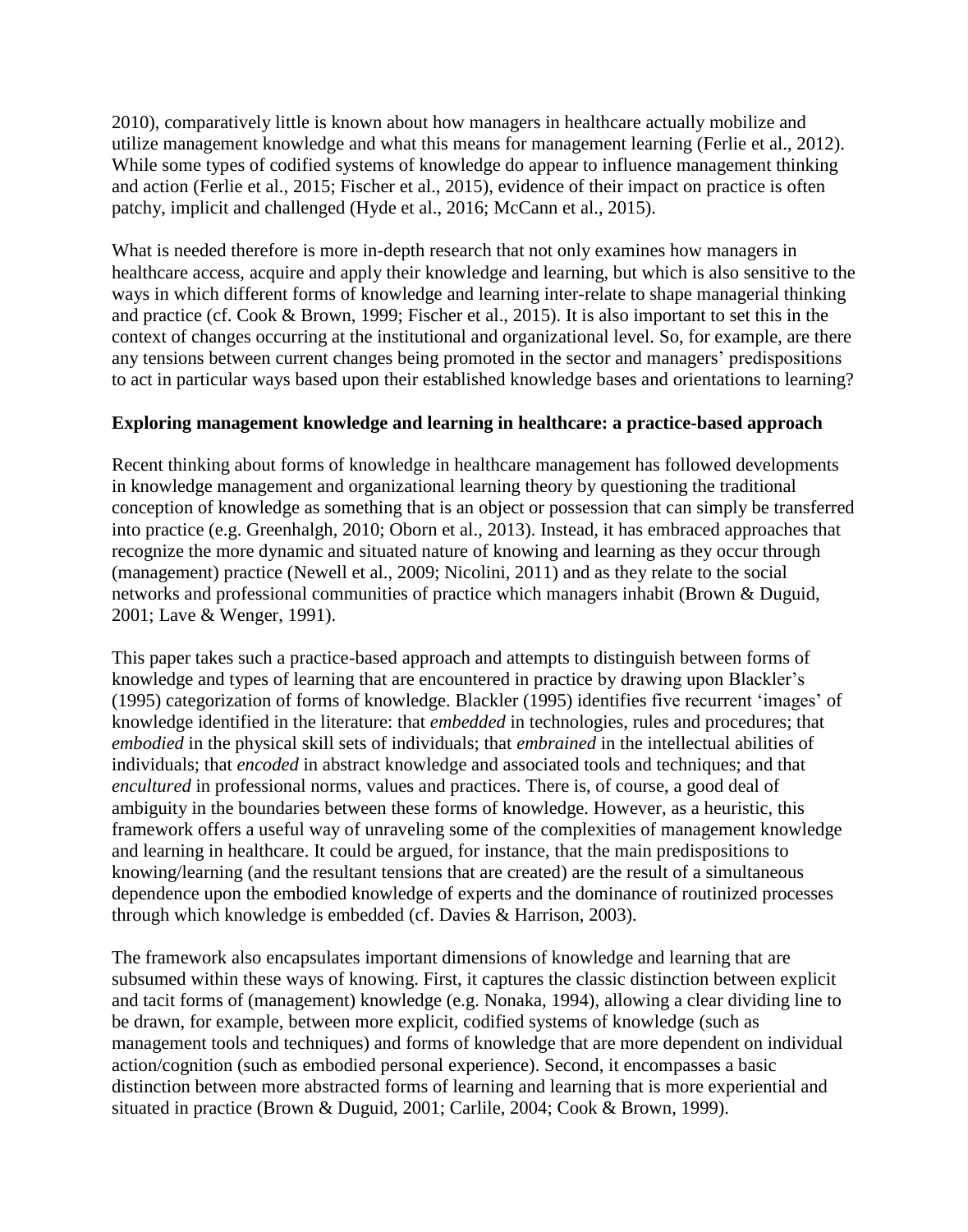In what follows, Blackler's knowledge types (with the exception of *embrained*) are used to highlight sources of management knowledge used by healthcare managers. Importantly, the analysis brings to the fore the context, seeking to explain how and why different sorts of knowledge and learning are drawn upon by managers in different types of healthcare organization and how this might in turn reflect, reinforce or inhibit wider institutional and organizational change.

### **Research methods**

The research set out to explore the perspectives of three 'clusters' of managerial groups – clinical, general and functional specialists – within three NHS trusts in the same region of the UK. The trusts were selected to represent diverse activities: one general hospital (Acute); one providing mental health and community services (Care); and one providing tertiary care (Specialist). Within each trust/hospital, managers were selected on the basis of a framework that differentiated between the three clusters of managers (see Bresnen et al., 2015). Within each cluster, managers were purposively sampled to represent a range of operational and functional areas. They were selected for interview and observation if they had mid- to senior-level responsibilities.

Semi-structured interviews combined with observation of formal and informal events and meetings (from management meetings to training events) constituted the core methods of data collection. In total, 68 respondents were interviewed (20 at Acute, 25 at Care and 23 at Specialist) and 54 hours of observations were undertaken. All interviews were recorded and transcribed and field notes from direct observations were also captured. Data were coded and analyzed using NVivo software and open coding techniques (Strauss & Corbin, 1990). Space limitations mean that only a few selected quotes are used here to illustrate summaries of the main findings.

# **Research findings**

# *'Encultured' knowledge: Professional norms, values and practices*

*"You almost need to like learn little bits of everything … You need to understand how a nurse rota works and … when a surgeon goes in to do a complex procedure, broadly what he's (sic) doing, so you can understand the time pressures, how many people are in there, what they're doing ... You're never an expert in anything." (Finance Manager, Specialist)*

Of the 68 managers interviewed, most (42=62%) came from a clinical or similar professional background (5 doctors, 23 nurses, 5 scientists, 7 allied health professionals (AHPs) and 2 social workers). That number included all *general* managers at the Care trust (10=83% of whom were former nurses) and over half of those at the Acute and Specialist trusts (63% and 56% respectively). Of the 42, most had at least one relevant medical or nursing professional qualification (the exceptions were the AHPs, social workers and some medical scientists).

Many general managers therefore had a well-developed technical understanding that enabled them to communicate effectively with their teams and to engage with clinicians. Nevertheless, they often still struggled to establish credibility in the eyes of clinicians, and this could often only effectively be achieved through using other strategies that combined their clinical knowledge with interpersonal skills and/or their personal experience as hybrid managers (Burgess & Currie, 2013). In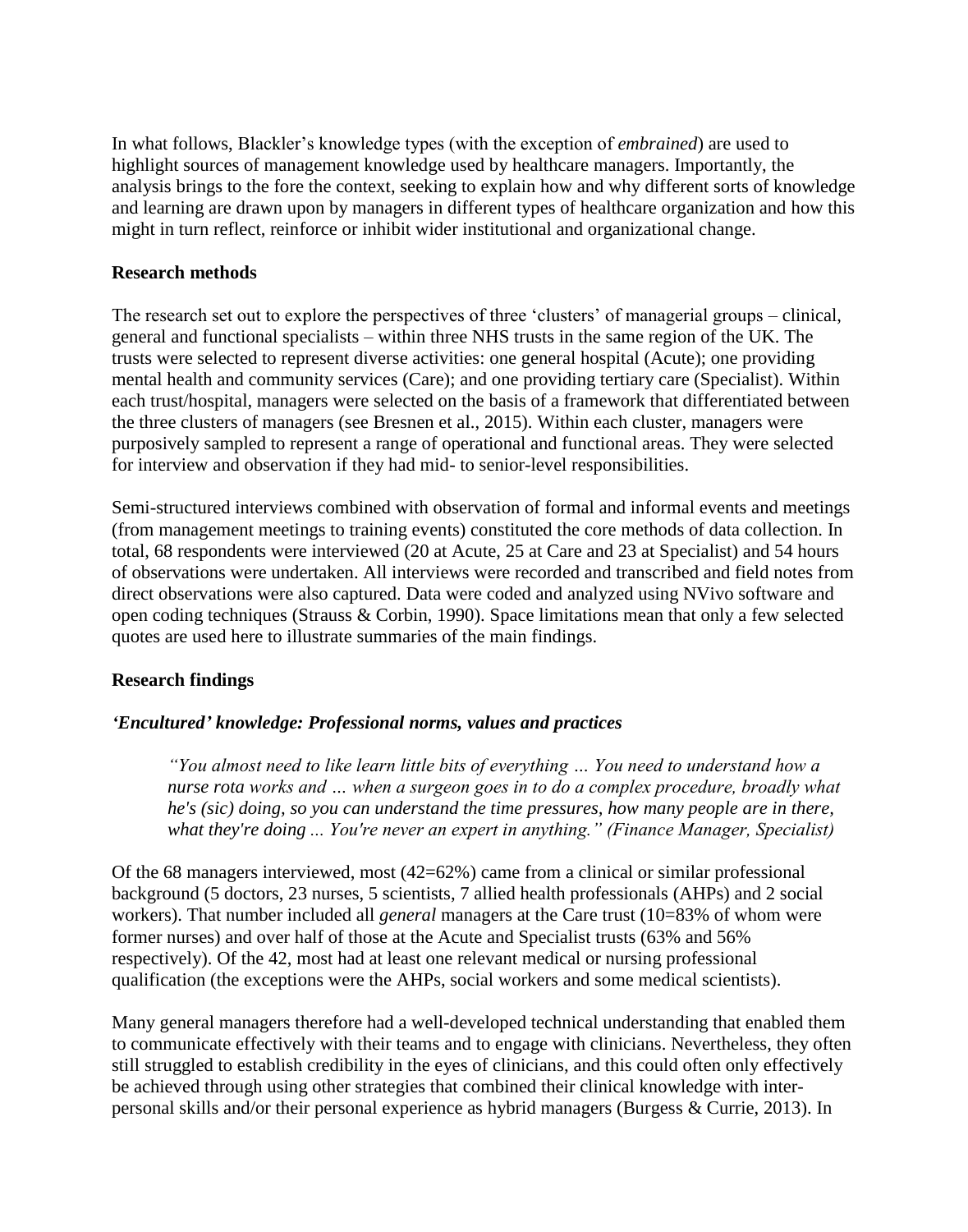the Specialist and Acute trusts, structural mechanisms and relational skills were important; in the Care trust, where most general managers were experienced nurses, personally embodied clinical knowledge was vital. In both cases, however, the dominant clinical discourse was still difficult to counteract, and forced managers to conform to an appropriate way of thinking (i.e. clinically) if they were to create convincing and credible arguments.

At the same time, financial expertise was also important in defining managerial discourse within the trusts, and what was apparent from those interviewed was how natural and normalized the emphasis on finance had become, and how this shaped perceptions and processes of managerial work. While this internalization of financial management discourse was particularly pronounced amongst general managers and their functional counterparts, it was noticeable too from the interviews how normal and acceptable it had become to clinical managers and their teams.

### *'Encoded' knowledge: Management tools and techniques*

*"We had an all-day event yesterday with the new community teams... about how we can amalgamate and transform these teams. And really what we did in that day was effectively Lean, in the sense that it was value stream mapping ... but it was never packaged as that." (Associate Director, Acute)* 

Explicit references to established and codified systems of management knowledge, which were consciously drawn upon with an attempt to apply them, were comparatively rare. Clinicians inevitably referred anyway less to management knowledge *per se* than to the importance of relevant clinical expertise. Functional managers naturally drew upon their own expert knowledge in the routine performance of their work (e.g. accounts, IT protocols). Process mapping or strategic modeling were mentioned by one or two individuals keen to apply what they saw as relevant generic management tools and techniques to make sense of management problems. There were also references made to attempts to apply lean thinking principles to the sector, particularly at the Acute trust. However, where explicit reference was made, as the above quote suggests, the emphasis was not on direct application but in their indirect use to facilitate managerial reflection. Furthermore, such attempts to transform practice invariably exhibited isomorphic tendencies that were reflected in the inward-looking search for best practice from within the sector (cf. McNulty, 2002).

### *'Embedded' knowledge: Management processes and systems*

*"The organization needs you to be able to tick their boxes, so being able to understand their must-dos and their must-haves and their givens, the data stuff – if you can pay attention to that and translate your activity into that in a comprehensible way, that can carry you a long way." (Service Manager, Care)*

What came across very strongly in the interviews was the privileging of home grown management (sector, trust) systems and practices that might owe some debt to a wider, more diffuse management knowledge base (particularly related to financial and operations management), but which were predominantly driven by formal, sector-specific requirements. These requirements for monitoring and reporting of levels of care and performance had clear consequences not only for the balance and focus of managerial effort, but also for the primacy attached to situated management knowledge that was embedded in local systems and processes. Moreover, this external institutional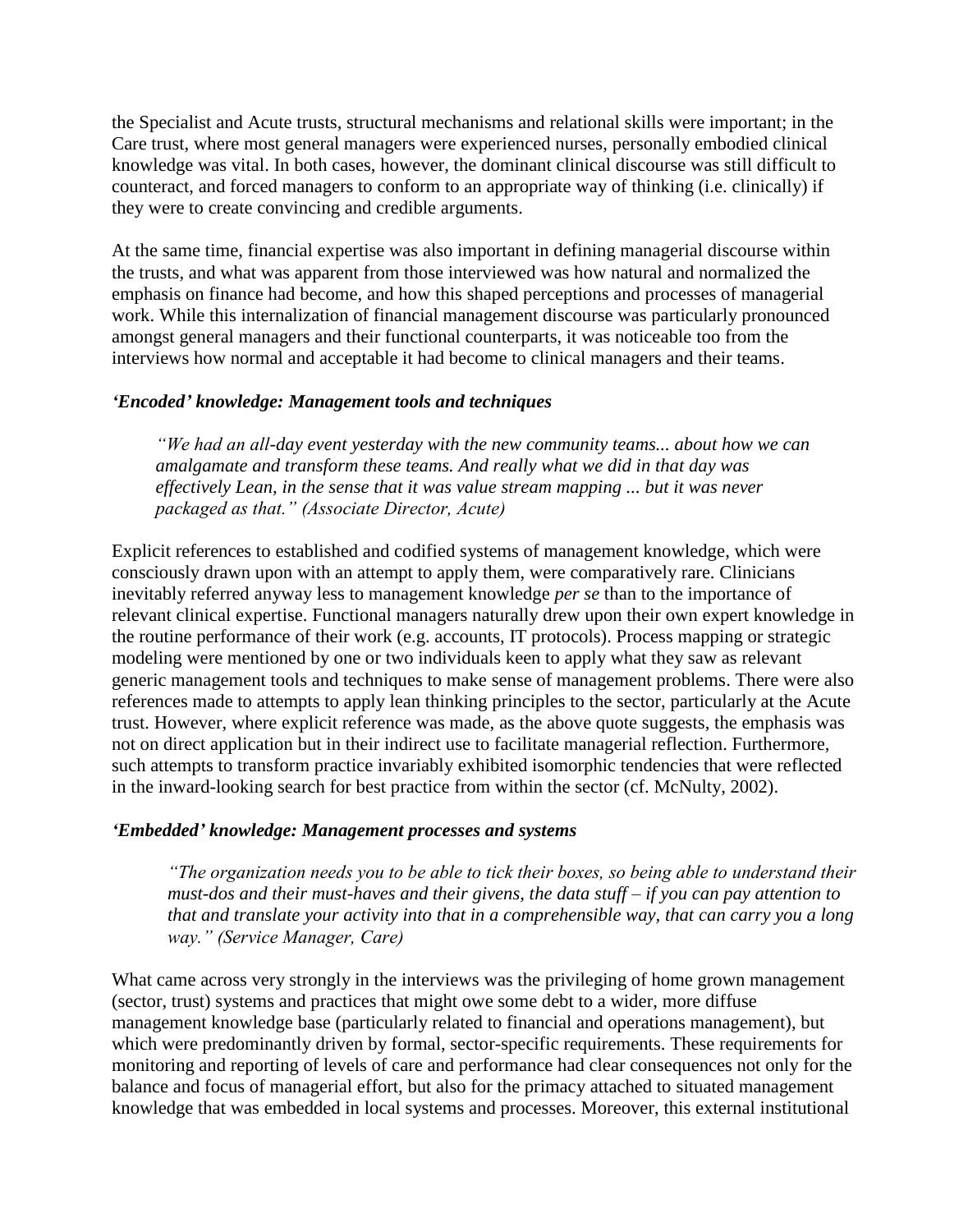pressure predisposed the trusts to develop management systems and procedures that were heavily geared towards standardization and formalization of process. It also meant that one of the continuing challenges facing all of the trusts was the tension that existed between 'corporate' attempts to standardize processes and practices and the more localized approaches that managers continued to use in their part of the organization.

# *'Embodied' knowledge: Experience and experiential learning*

*"You can go on management courses till the cows come home, can't you, but you can either manage or you can't, and I think a lot of it does come from experience and your own personality." (Therapies Manager, Acute)*

The above quote captures a consistent view that it was experience that really mattered. However, experiential learning was not necessarily associated with a smooth journey that gave managers great opportunities for reflective learning. Many of those interviewed had encountered obstacles in the path to reaching their current position (with jobs being re-defined, re-combined or made open to competitive application). 'Muddling through' also typified a good deal of the learning involved: general and clinical managers, in particular, emphasized the 'trial and error' associated with learning how to do their jobs. This not only reflected the sporadic nature of day to day managerial work, but also the real constraints on managers' time due to the 'normalized intensity' associated with pressures on managers to deliver (McCann et al., 2008). Managerial learning was taking place but it was as much about learning to cope without sufficient time and resources as it was about being able to learn new things.

Social learning also figured highly in accounts given: formally, through mentoring and coaching; and informally, through personal direct observation and conscious role modeling. However, this depended upon opportunities for social interaction and reflection. Where these were limited, it meant a greater reliance on more formal means of passing on knowledge and learning that did not translate so easily and directly into practice (i.e. training courses). Moreover, there were a number of downsides to the over-reliance on the embodied skills of managers and the situated learning taking place within their immediate operational context. Not only did it reinforce localized learning through problem-solving on a management by exception basis, it also created challenges for the organization in *externalizing* knowledge (cf. Nonaka & Takeuchi, 1995).

# **Concluding discussion**

What was perhaps most striking was the degree of consistency across the trusts and managerial groups in how management knowledge and learning processes were approached and made sense of. This was despite there being a good deal of variation in the backgrounds and experience of managers within the study. The above has highlighted in passing some significant differences found between trusts and managerial groups in their orientations to management knowledge. However, what emerged from the study was a fairly consistent set of findings, namely:

 the continued shaping of management knowledge through the dominant discourses of (particularly) clinical expertise and financial management;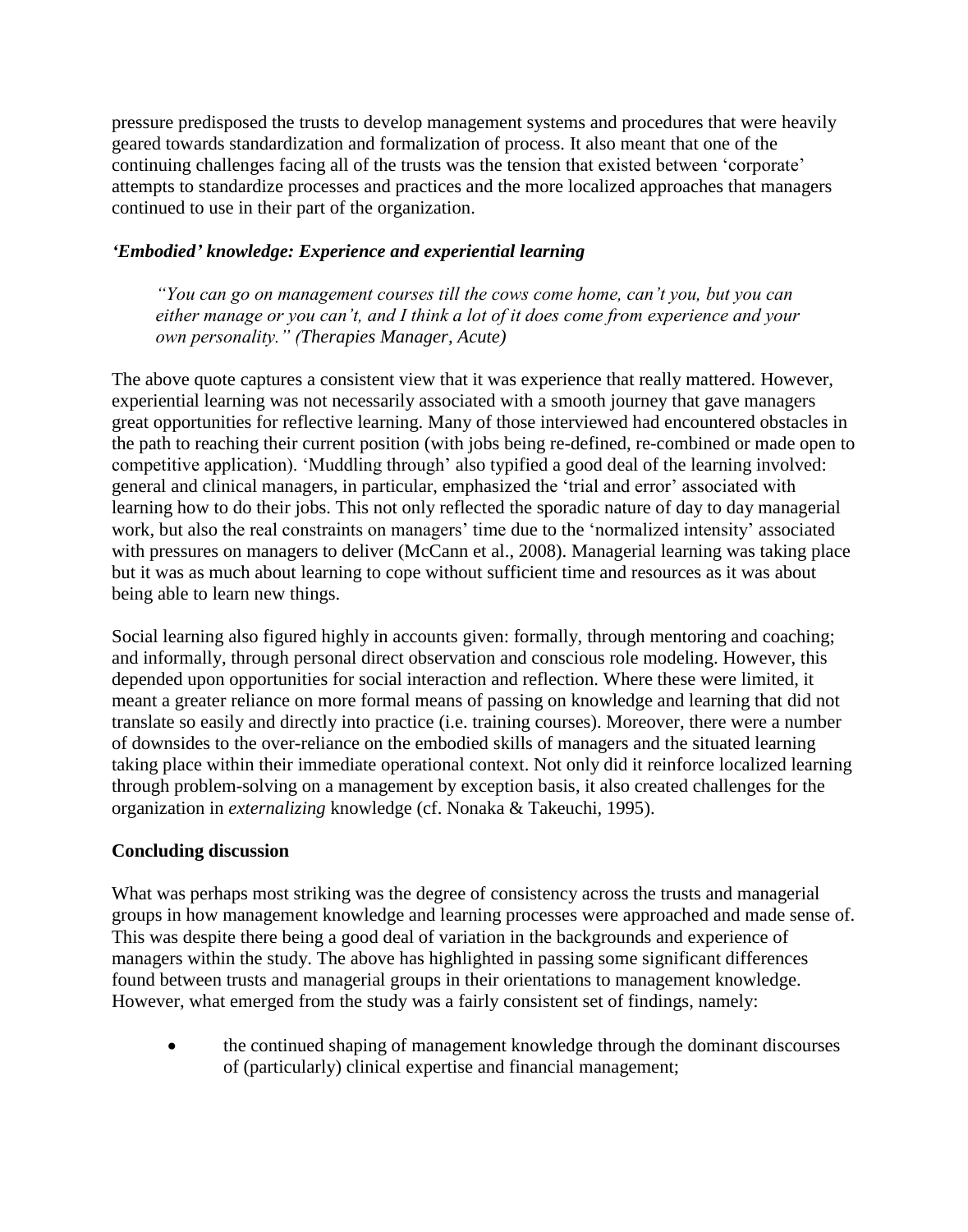- difficulties of translating and embedding more abstract management knowledge into heath care settings;
- the dominant influence of 'home grown' management knowledge embedded in systems and practices and reinforced through formal training; and
- the importance of individual experience and the personal embodiment of management knowledge

Taking these points together, at one level, the research lends further support to the idea that it can prove difficult to translate and embed more abstract and encoded forms of management knowledge (such as lean thinking) from outside healthcare into the sector (Hyde et al., 2016; McCann et al., 2015; Waring & Bishop, 2010). However, it contributes further by setting that in the context of the continuing influence (and even strengthening) of more embedded and embodied forms of management knowledge (cf. Blackler, 1995). These are found, respectively, in the management systems and practices devised and enacted locally to respond to institutional reporting requirements; and in the personal experiences and skill sets of managers – particularly so-called 'hybrid' managers (cf. Burgess & Currie, 2013; Currie & White, 2012; McGivern et al., 2015). Similarly, while the research confirms the continued shaping of management knowledge through the hegemonic discourse of clinical expertise (e.g. Oborn et al., 2013), it also contributes further by highlighting potential countervailing influences. These include the elaboration of integrative mechanisms and relational capabilities (cf. Owen-Smith et al., 2002); and the power of financial accounting knowledge and practice in management decision-making (cf. Armstrong, 1987).

Overall, the research reported here suggests that the trajectory of change in management within healthcare organizations may be towards a more 'professionalized' view of management *qua* leadership (O'Reilly & Reed, 2011). However, what is occurring at the level of management practice hardly supports such ambition. First, there are tensions that exist between, on the one hand, calls for the development and application of more leading-edge (abstract) managerial knowledge on the part of healthcare managers; and, on the other hand, the direction of travel of most knowledge acquisition, training and development by healthcare managers – which tends to emphasize practical solutions and which privileges more situational and experiential forms of learning. Second, it suggests that, in the current context of change in healthcare (at least in the UK), these tensions are exacerbated by the need facing managers to respond to immediate operational demands, giving them much less time and opportunity than they would like to pursue more strategic, reflective thinking or even to take up available training and development opportunities. Overall, this suggests a greater divergence than policy makers and institutional bodies might like to think between the espoused theories surrounding professionalism in management in healthcare and the theories in use of managers faced with the daily agenda of pressing operational demands. Progress may only be possible if these contradictions are recognized, confronted and somehow resolved.

### **Acknowledgements**

Research reported in this paper was funded by the UK National Institute for Health Research Service Delivery and Organization (NIHR SDO) program (project number 09/1002/29). The views and opinions expressed are those of the authors and do not necessarily reflect those of the SDO program, NIHR, NHS or the Department of Health.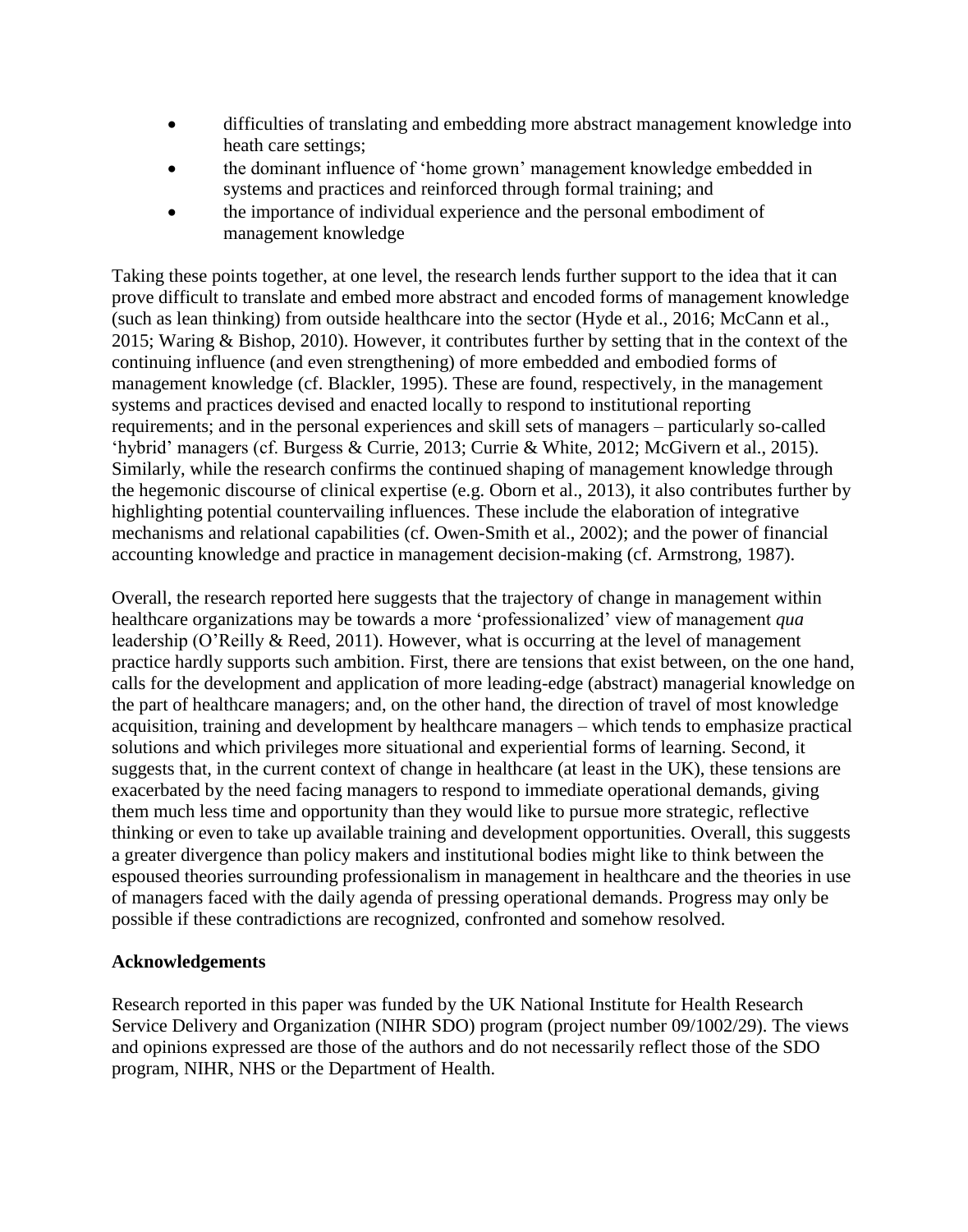### **References**

Armstrong, P. 1987 'The rise of accounting controls in British capitalist enterprises', *Accounting, Organizations and Society*, 12, 5, 415-436.

Blackler, F. 1995. 'Knowledge, knowledge work and organizations: an overview and interpretation', *Organization Studies,* 16, 6, 1021-46.

Bresnen, M., P. Hyde, D. Hodgson, S. Bailey and J. Hassard. 2015. 'Leadership talk: from managerialism to leaderism in healthcare after the crash', *Leadership*, 11, 4, 451-470.

Brown, J. S. and P. Duguid. 2001. 'Knowledge and organization: a social practice perspective', *Organization Science*, 12, 198-213.

Buchanan, D. 2013. 'Pure plays and hybrids: acute trust management profile and capacity', *Journal of Health Services Research & Policy*, 18, 2, 90-97.

Buchanan, D., R. Addicott, L. Fitzgerald, E. Ferlie and J. Baeza, J. 2007. 'Nobody in charge: distributed change agency in healthcare', *Human Relations*, 60, 7, 1065-1090.

Burgess, N. and G. Currie. 2013. 'The knowledge brokering role of the hybrid middle level manager: the case of healthcare', *British Journal of Management*, 24, S132-S142.

Carlile, P. 2004. 'Transferring, translating, and transforming: an integrative framework for managing knowledge across boundaries', *Organization Science*, 15, 5, 555-68.

Cook S., and J. Brown. 1999. 'Bridging epistemologies: the generative dance between organizational knowledge and organizational knowing', *Organization Science*, 10, 4, 381-400.

Currie, G. 1997. 'Contested Terrain: the incomplete closure of managerialism in the health service', *Health Manpower Management*, 23, 4, 123-132.

Currie, G. 2006. 'Reluctant but resourceful middle managers: the case of nurses in the NHS', *Journal of Nursing Management*, 14, 5-12.

Currie, G. and S. Proctor. 2005. 'The antecedents of middle managers' strategic contribution: the case of a professional bureaucracy', *Journal of Management Studies*, 42, 7, 1325-1356.

Currie, G. and O. Suhomlinova. 2006. 'The impact of institutional forces upon knowledge sharing in the UK NHS: the triumph of professional power and the inconsistency of policy', *Public Administration*, 84, 1, 1-30.

Currie, G. and L. White. 2012. 'Inter-professional barriers and knowledge brokering in an organizational context: the case of healthcare', *Organization Studies*, 33, 10, 1333-1361.

Davies, H.T.O. and S. Harrison. 2003. 'Trends in doctor manager relationships', *British Medical Journal*, 326, 646-649.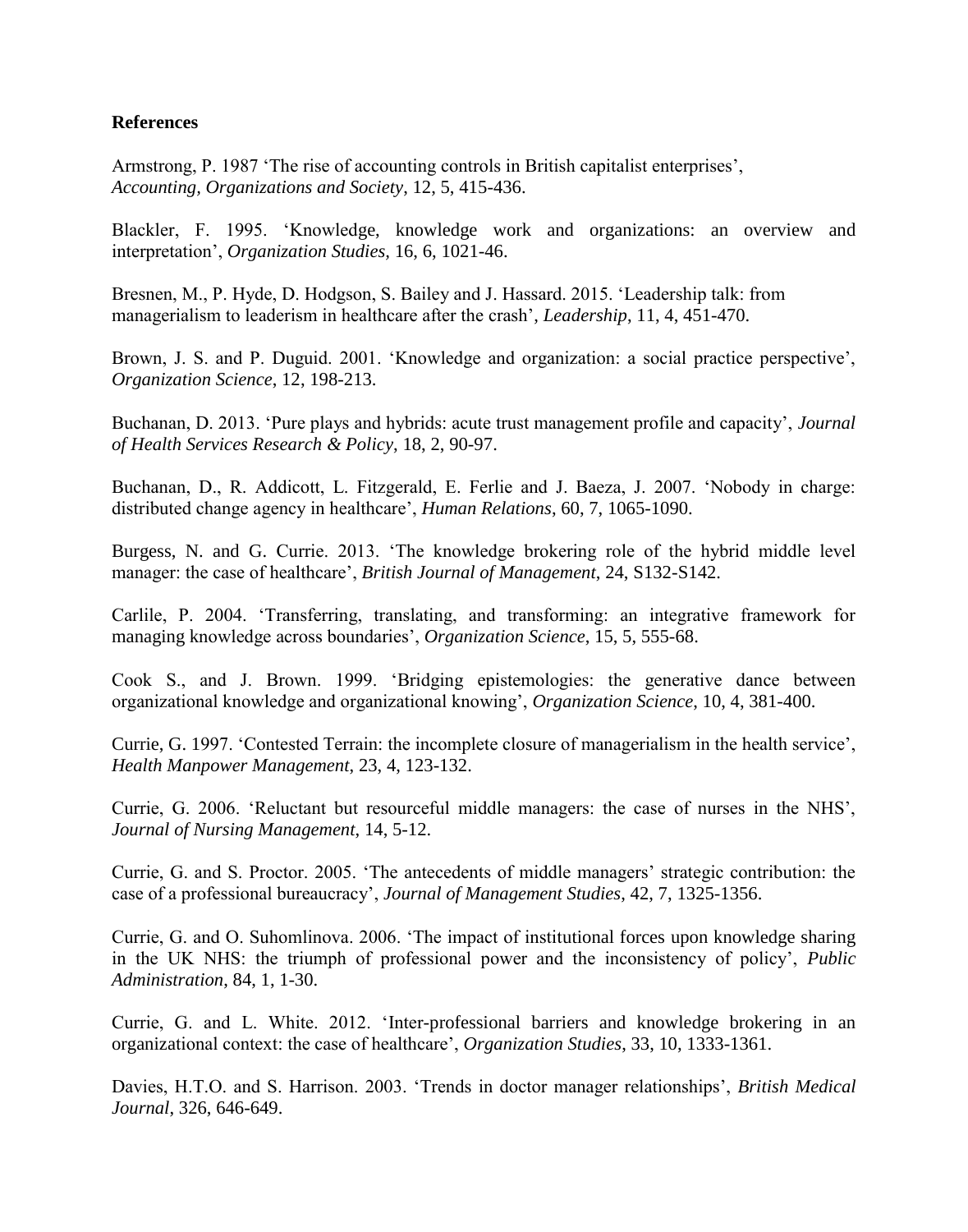Dopson, S., L. Fitzgerald and E. Ferlie. 2008. 'Understanding change and innovation in healthcare settings: reconceptualizing the active role of context', *Journal of Change Management*, 8, 3-4, 213- 31.

Ferlie, E.. T. Crilly and A. Jashapara. 2012. 'Knowledge mobilization in healthcare: a critical review', *Social Science and Medicine*, 74, 8, 1297-1304.

Ferlie, E., L. Fitzgerald, M. Wood and C. Hawkins. 2005. 'The nonspread of innovations: the mediating role of professionals', *Academy of Management Journal,* 48, 1, 117-34.

Ferlie, E., J. Ledger, S. Dopson, M.D. Fischer, L. Fitzgerald, G. McGivern and C. Bennett. 2015. 'The political economy of management knowledge: management texts in English healthcare organizations', *Public Administration*.

Fischer, M.D., S. Dopson, L. Fitzgerald, C. Bennett, E. Ferlie, J. Ledger and G. McGivern. 2015. 'Knowledge leadership: mobilizing management research by becoming the knowledge object', *Human Relations*.

Fulop, L. and A. Mark. 2013. 'Leading in healthcare – foregrounding context', *Leadership*, 9, 2, 151-61.

Greenhalgh, T. 2010. 'What is this knowledge that we seek to 'exchange'?', *The Millbank Quarterly*, 88, 4, 492-499.

Hartley, J. and J. Benington. 2006. 'Copy and paste, or graft and transplant? Knowledge sharing through inter-organizational networks', *Public Money and Management*, 26, 2, 101-108.

Hyde, P. 2010. 'Changing relationships between health service managers: confrontation, collusion and collaboration', in J. Braithwaite, P. Hyde and C. Pope (eds), *Culture and climate in health care organizations*. Basingstoke: Palgrave MacMillan, pp. 97-108.

Hyde, P., E. Granter, J. Hassard and L. McCann. 2016. *Deconstructing the welfare state: Managing healthcare in the age of reform*. London: Routledge

Kings Fund. 2011. *The future of leadership and management in the NHS: No More Heroes*. London: The Kings Fund.

Lave, J. and E. Wenger. 1991. *Situated learning: legitimate peripheral participation*. Cambridge: Cambridge University Press.

Learmonth, M. 2005. 'Doing things with words: the case of 'management' and 'administration'', *Public Administration*, 83, 3, 617-637.

McCann, L., J. Morris and J. Hassard. 2008. Normalized intensity: the new labour process of middle management', *Journal of Management Studies*, 45, 2, 343-371.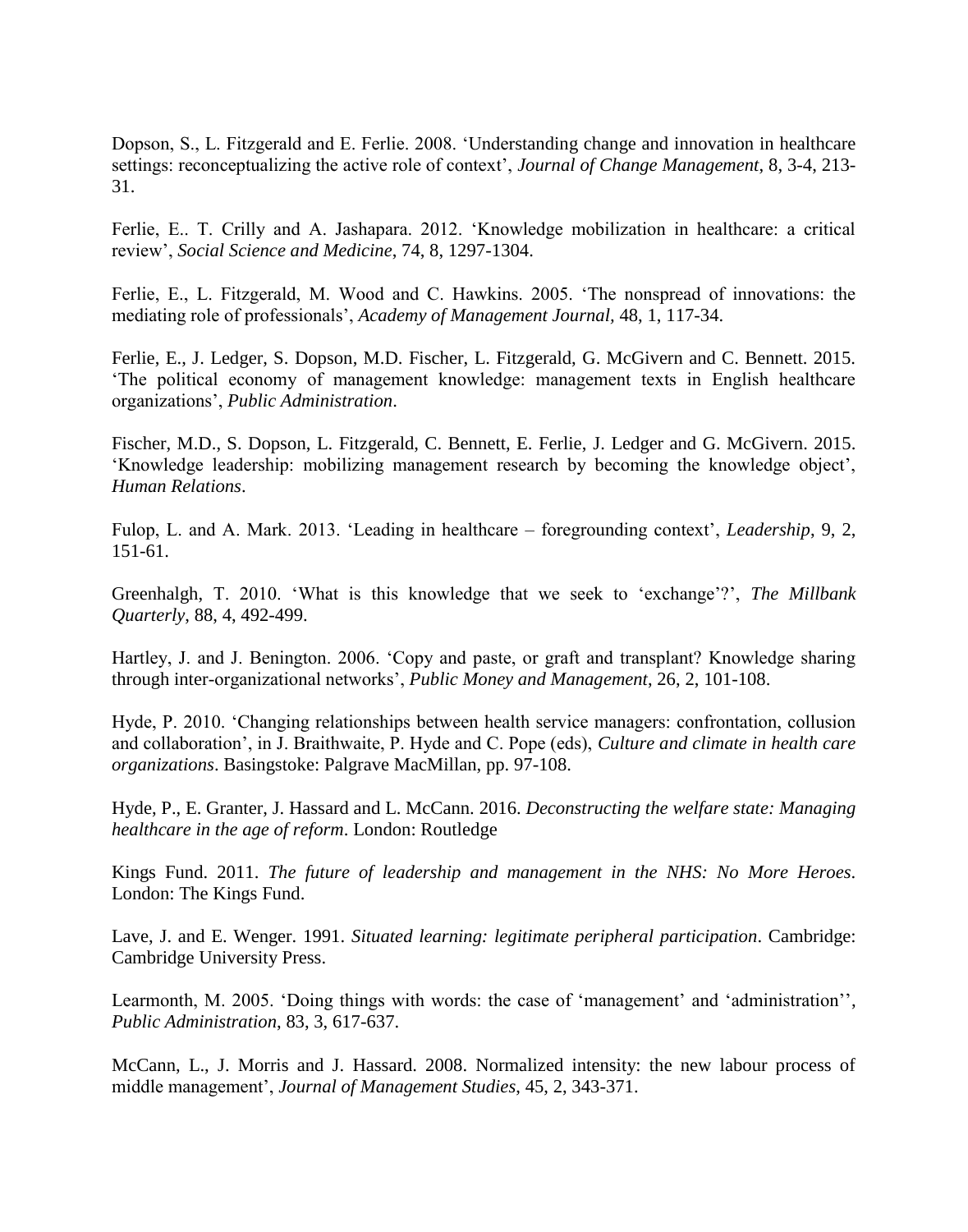McCann, L., J. Hassard, E. Granter and P. Hyde. 2015. Casting the lean spell: the promotion, dilution and erosion of lean management in the NHS', *Human Relations*, 68, 10, 1557-1577.

McGivern, G., G. Currie, E. Ferlie, L. Fitzgerald and J. Waring. 2015. 'Hybrid managerprofessionals' identity work: the maintenance and hybridization of professionalism in managerial contexts', *Public Administration*, 93, 2, 412-432.

McNulty, T. 2002. 'Reengineering as knowledge management: a case of change in UK healthcare', *Management Learning*, 33, 4, 439-458.

Newell, S., M. Robertson, H. Scarbrough and J. Swan. 2009. *Managing knowledge work and innovation*. Basingstoke: Palgrave Macmillan.

Nicolini, D. 2011. 'Practice as the site of knowing: insights from the field of telemedicine', *Organization Science*, 22, 3, 602-620.

Nicolini, D., J. Powell, P. Conville and L. Martinez-Solano. 2008. 'Managing knowledge in the healthcare sector: a review', *International Journal of Management Reviews*, 10, 3, 245-263.

Nonaka, I. 1994. 'A dynamic theory or organizational knowledge creation', *Organization Science*, 5, 1, 14-37.

Nonaka, I. and I. Takeuchi. 1995. *The knowledge creating organization*. Oxford: Oxford University Press.

Noordegraaf, M. and M. Van Der Meulen. (2008). 'Professional power play: organizing management in health care', *Public Administration*, 86, 4, 1055-1069.

Oborn, E., M. Barrett and G. Racko. 2013. 'Knowledge translation in healthcare', *Journal of Health Organization and Management*, 27, 4, 412-431.

O'Reilly, D. and M. Reed. 2011. 'The grit in the oyster: professionalism, managerialism and leaderism as discourses of UK public services modernization', *Organization Studies*, 32, 8, 1079- 1101.

Owen-Smith, J., M. Riccaboni, F. Pammolli and W. Powell. 2002. 'A comparison of US and European university-industry relations in the Life Sciences', *Management Science*, 48, 1, 24-43.

Pollitt, C. 2013. 'The evolving narratives of public management reform', *Public Management Review*, 15, 6, 899-922.

Strauss, A. and J. Corbin. 1990. *Basics of qualitative research: grounded theory procedures and techniques*. Newbury Park, CA: Sage.

Waring, J.J. and S. Bishop. 2010 'Lean healthcare: rhetoric, ritual and resistance', *Social Science and Medicine*, 71, 7, 1332-1340.